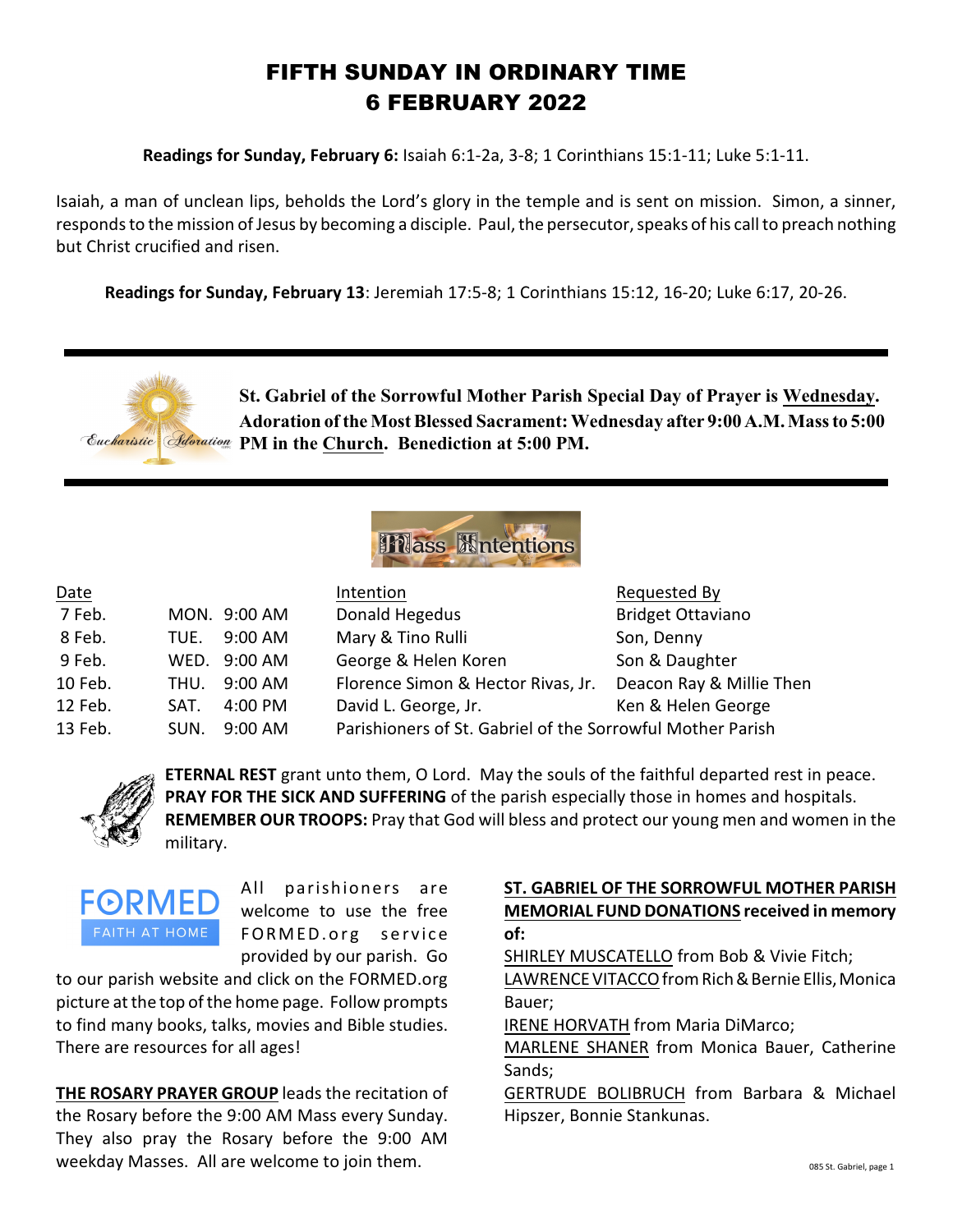

With all due respect to those who partake of tea, I do believe that coffee is pretty much the universal daily drink. I wonder if it tops even good ole H2O in this regard. It's the way in which many, many people start off



their day...and subsequently plow through it. There are friendly debates over whose brew is the best and every java joe has his or her special way in which they enjoy it. Some prefer Dunkin' over Starbucks. Others make a beeline to WaWa. While still others are off to the local 7-11. Deacon Ray introduced me to the strong brand that he prefers and I tend to like dark (with cream; no sugar) anyway. Coffee preparation is an art unto

itself as we are all well aware even in our Keurig/Mr. Coffee/instant coffee world. I remember as a kid waking up early on Sunday mornings to the aroma and sound of my father brewing coffee in the percolator (remember those?) In the kitchen. I didn't drink coffee then, but I did love the smell and on the rarest of occasions that I might hear that percolating sound today, I'm instantly transported back to the Sunday mornings of my childhood. That's the thing about coffee. There is a social aspect to it; the common denominator, if you will, that brings us all





together. Brew a big pot for our wold today. In my "other life" there was the daily gathering around the coffee machine in the break room and complaining aboutthe boss, the work, the wife, the world, and pretty much everything and anything. Don't worry ladies! The women, animated in conversation, were off in a corner gathered around their mugs. I wonder what and who they were complaining about? And yes, an occasional finger did point in our direction. In the seminary, we gathered in our common

room. The complaints were then not about wives, but about not having them along with way too much class work and professors that seemed intent on making sure that we truly understood the meaning of suffering and carrying a cross. One time I got into trouble with another sem. It was after Mass in the morning. I was in a rush. I still had to adjust the cross on my shoulder for an early morning class. The coffee wasn't quite finished brewing, yet I yanked the carafe out ever so quickly and poured a quick mug before replacing it. Oh my goodness! The other guy was absolutely irate! He was beside himself! He obviously hadn't even had his first cup yet! *You ruined it,* he screamed! *What? You ruined it! Now, I'm going to have to make a whole new pot!* Call it "coffee madness." I walked away and left him to go stew in his old coffee grounds. I don't think that he has forgiven me to this day. We could say that coffee causes conversations - and, I guess, sometimes

arguments. It gets people speaking even if at times temperatures and tempers rise. Soon enough, we're all back to work anyway. The coffee break could be said to be a little Sunday morning every day. A classmate in the seminary coined the word, "coffice." It referred to praying the Office (Liturgy of the Hours), the daily prayer of the Church that for priests and religious is requisite, with one's cup of coffee nearby. Indeed, my daily routine tends to be my "coffice." It is that social time that I gather and pray with and for the Church. Sometimes I complain, but usually I just converse knowing that soon enough



it will be time to go back to work being grateful for just a little break and looking forward to my next "cuppa joe" and the conversation that will ensue. So grab your mug and gather round! It's time to take a little break and enjoy a little coffee time conversation with Our Lord! Oh by the way, try *His* brew. I'm quite certain that you'll find it simply out of this world and even, one might say, something to die for!

Peace!

Fr. Wilson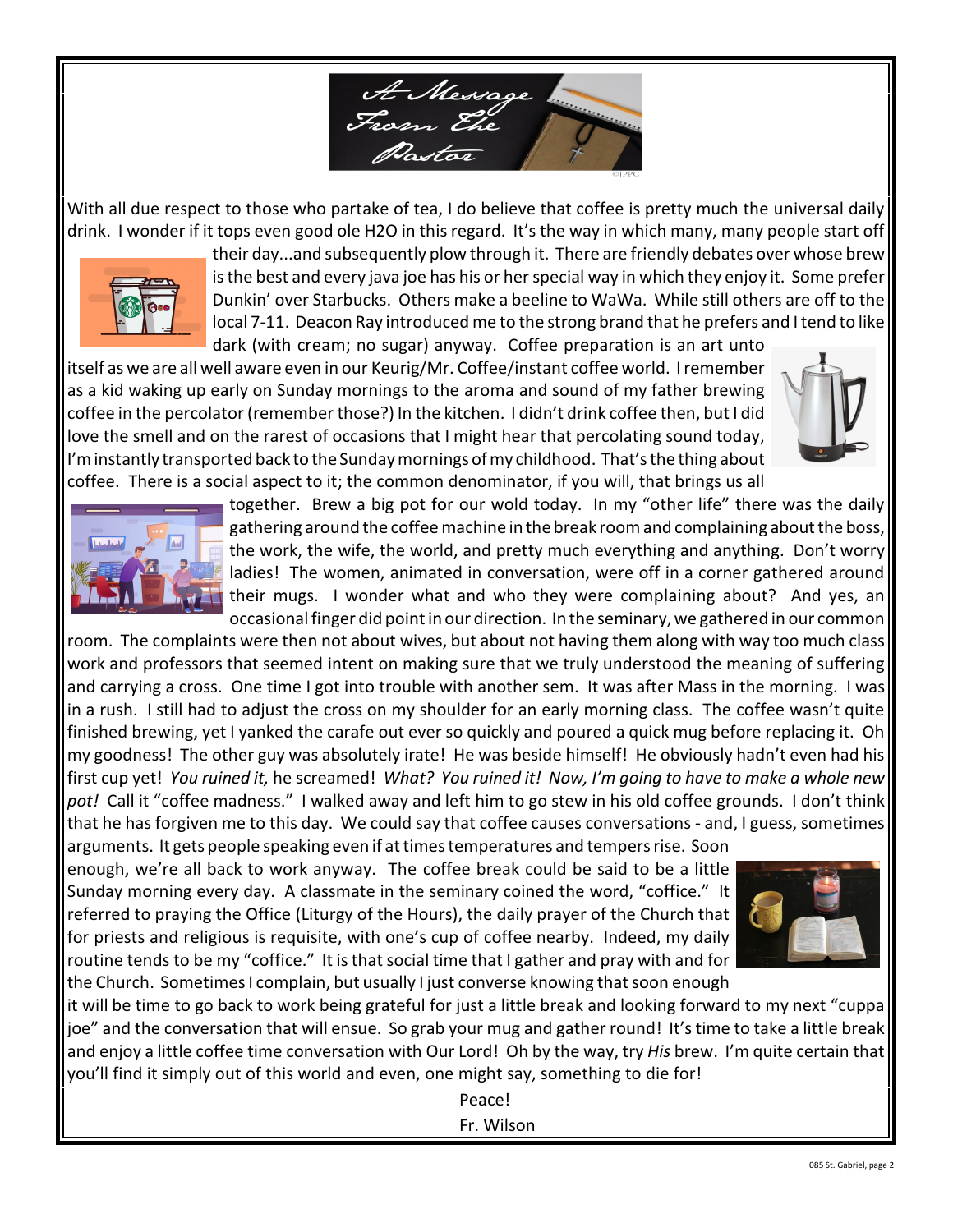

DEPOSIT FOR JANUARY 30, 2022.. . . . . . . . \$4,889 2021-2022 Year to Date Collections. . . . \$128,904 2020-2021 Year to Date Collections. . . . \$132,959

## **2021 CHURCH CONTRIBUTION STATEMENTS** -

Requests can be made by email at [\(contact@sgsm62.org](mailto:contact@sgsm62.org)) orbyphone (610-326-5127). Statementsare available forregistered parishioners (those who receive and use their church envelopes).

## **MASS ATTENDANCE for January 29/30:**

4:00 PM Mass - 87 9:00 AM Mass - 103 Total Attendance - 190

## **"ADVERTISER OF THE WEEK"**

**ON THE THIRD DAY** 610-705-0130

**CONSIDER REMEMBERING YOUR PARISH IN YOUR WILL. Call the Parish Office for more details.**

# **MINISTRY SCHEDULE - February 12/13**

4:00 PM Mass

Lector - Nester

Ministers of Holy Communion - Front, Deacon; Break, Durante & Bracaglia; Choir, Durante Altar Server - Holmes

Greeter - Wade

9:00 AM Mass

Lector - Iannozzi

Ministers of Holy Communion - Front, Deacon; Break, Gerasimowicz & Bernhard

Altar Server - Gerasimowicz

Greeter - Carr

## February 6, 2022

Dear Brothers and Sisters in Christ,

When I visit our retired and infirm priests who reside at Villa Saint Joseph in Darby or Regina Coeli in Warminster, I am filled with deep gratitude for their collective years of dedicated service. These faithful and holy priests have given their lives to our parishes, schools, and ministries serving the poor throughout the Archdiocese of Philadelphia.

During their active ministry, they devotedly brought the presence of Christ to countless individuals through the celebration of the Sacraments, preaching, teaching, and charitable actions. In retirement, they are a source of wisdom and a great blessing for our local Church.

Today, one-third of our priests are retired. Many continue in some degree of active service to our parishes as much as their health allows. Others, due to advanced age and medical conditions, live quietly and offer prayers for you, the people of the Archdiocese. The annual **Collection for the Care of Aging and Infirm Priests** of the Archdiocese of Philadelphia will be taken in all parishes during the weekend of February 12-13, 2022. This initiative provides a meaningful opportunity for you to express gratitude for the many sacrifices made by our retired priests in seeking to fulfill the pastoral and temporal needs of those entrusted to their care over the course of many years.

I would ask that you remember in your daily prayers all our priests, active and retired and invite you to donate to the Collection for the Care of Aging and Infirm Priests this year. May the good Lord bless you and may all those whom you love and care for know God's abundant blessings. Please be assured of my prayers for you and your intentions.

Sincerely in Christ Jesus, +*Most Reverend Nelson J. Pérez, D.D.* Archbishop of Philadelphia